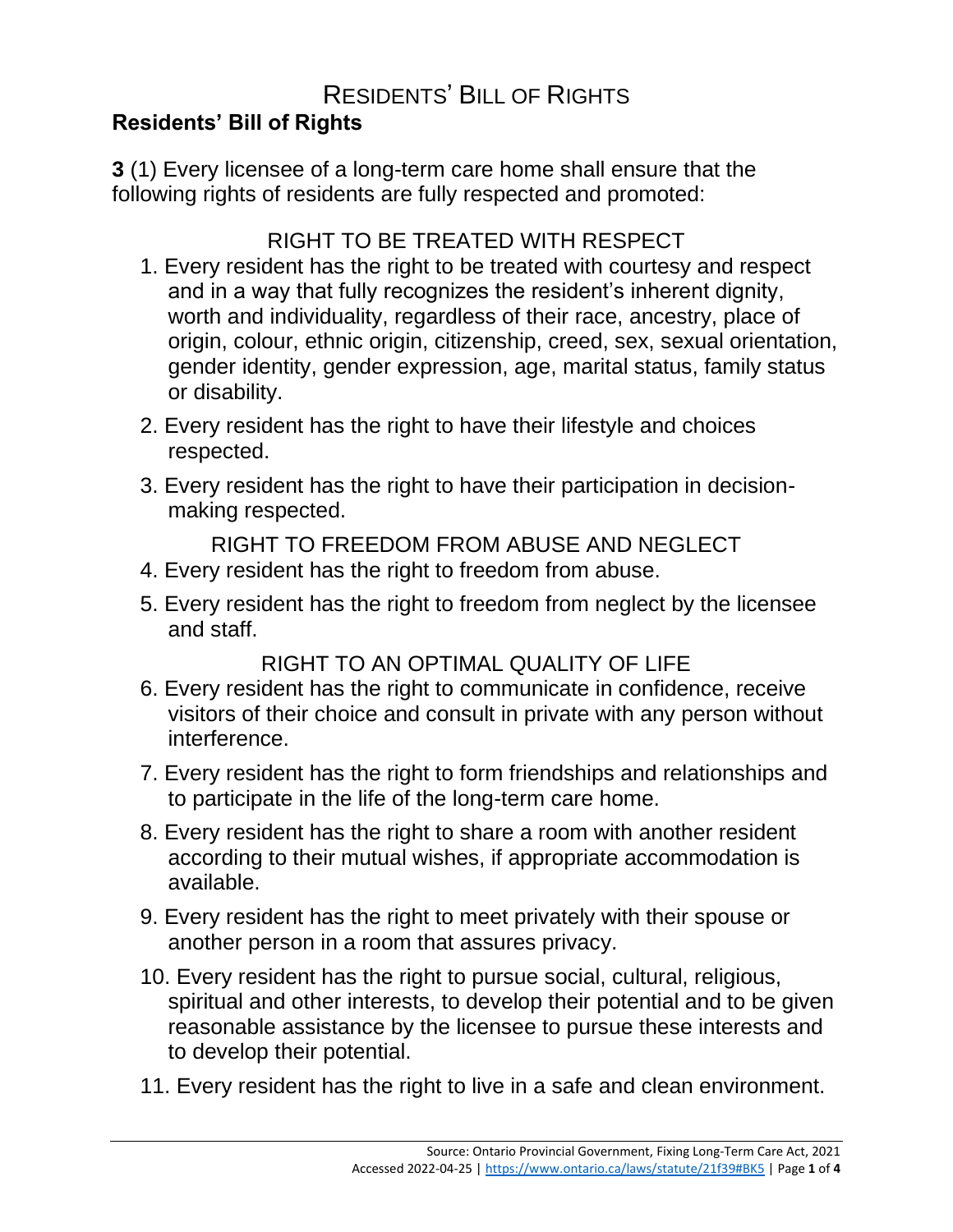- 12. Every resident has the right to be given access to protected outdoor areas in order to enjoy outdoor activity unless the physical setting makes this impossible.
- 13. Every resident has the right to keep and display personal possessions, pictures and furnishings in their room subject to safety requirements and the rights of other residents.
- 14. Every resident has the right to manage their own financial affairs unless the resident lacks the legal capacity to do so.
- 15. Every resident has the right to exercise the rights of a citizen.
- RIGHT TO QUALITY CARE AND SELF-DETERMINATION 16. Every resident has the right to proper accommodation, nutrition, care and services consistent with their needs.
- 17. Every resident has the right to be told both who is responsible for and who is providing the resident's direct care.
- 18. Every resident has the right to be afforded privacy in treatment and in caring for their personal needs.
- 19. Every resident has the right to,
- i. participate fully in the development, implementation, review and revision of their plan of care,
- ii. give or refuse consent to any treatment, care or services for which their consent is required by law and to be informed of the consequences of giving or refusing consent,
- iii. participate fully in making any decision concerning any aspect of their care, including any decision concerning their admission, discharge or transfer to or from a long-term care home and to obtain an independent opinion with regard to any of those matters, and
- iv. have their personal health information within the meaning of the *Personal Health Information Protection Act, 2004* kept confidential in accordance with that Act, and to have access to their records of personal health information, including their plan of care, in accordance with that Act.
	- 20. Every resident has a right to ongoing and safe support from their caregivers to support their physical, mental, social and emotional wellbeing and their quality of life and to assistance in contacting a caregiver or other person to support their needs.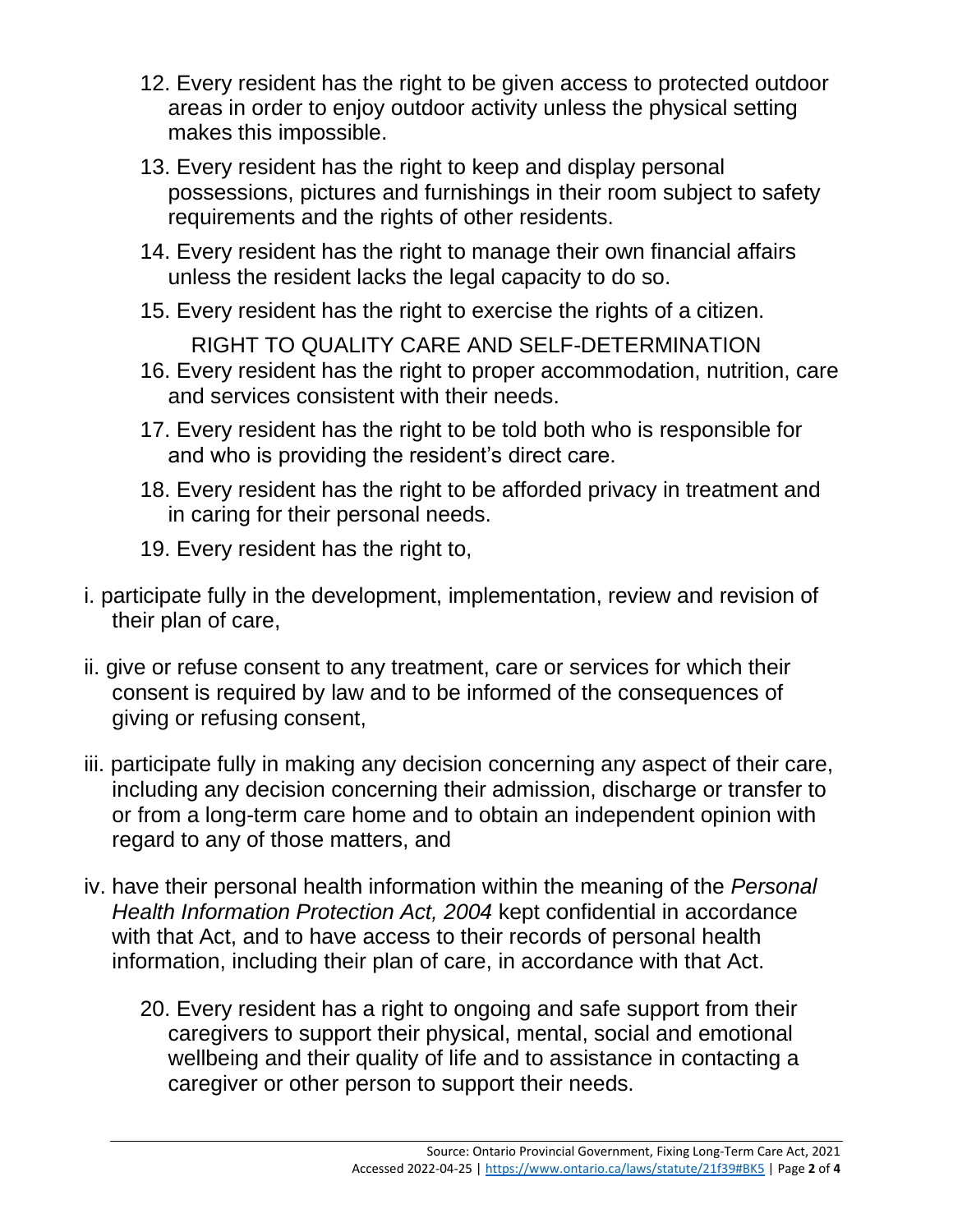- 21. Every resident has the right to have any friend, family member, caregiver or other person of importance to the resident attend any meeting with the licensee or the staff of the home.
- 22. Every resident has the right to designate a person to receive information concerning any transfer or any hospitalization of the resident and to have that person receive that information immediately.
- 23. Every resident has the right to receive care and assistance towards independence based on a restorative care philosophy to maximize independence to the greatest extent possible.
- 24. Every resident has the right not to be restrained, except in the limited circumstances provided for under this Act and subject to the requirements provided for under this Act.

**Note: On a day to be named by proclamation of the Lieutenant Governor, paragraph 24 of subsection 3 (1) of the Act is amended by striking out "restrained" and substituting "restrained or confined". (See: 2021, c. 39, Sched. 1, s. 203 (3))**

- 25. Every resident has the right to be provided with care and services based on a palliative care philosophy.
- 26. Every resident who is dying or who is very ill has the right to have family and friends present 24 hours per day.
- RIGHT TO BE INFORMED, PARTICIPATE, AND MAKE A COMPLAINT
	- 27. Every resident has the right to be informed in writing of any law, rule or policy affecting services provided to the resident and of the procedures for initiating complaints.
	- 28. Every resident has the right to participate in the Residents' Council.
	- 29. Every resident has the right to raise concerns or recommend changes in policies and services on behalf of themself or others to the following persons and organizations without interference and without fear of coercion, discrimination or reprisal, whether directed at the resident or anyone else:
- i. the Residents' Council.
- ii. the Family Council.
- iii. the licensee, and, if the licensee is a corporation, the directors and officers of the corporation, and, in the case of a home approved under Part IX, a